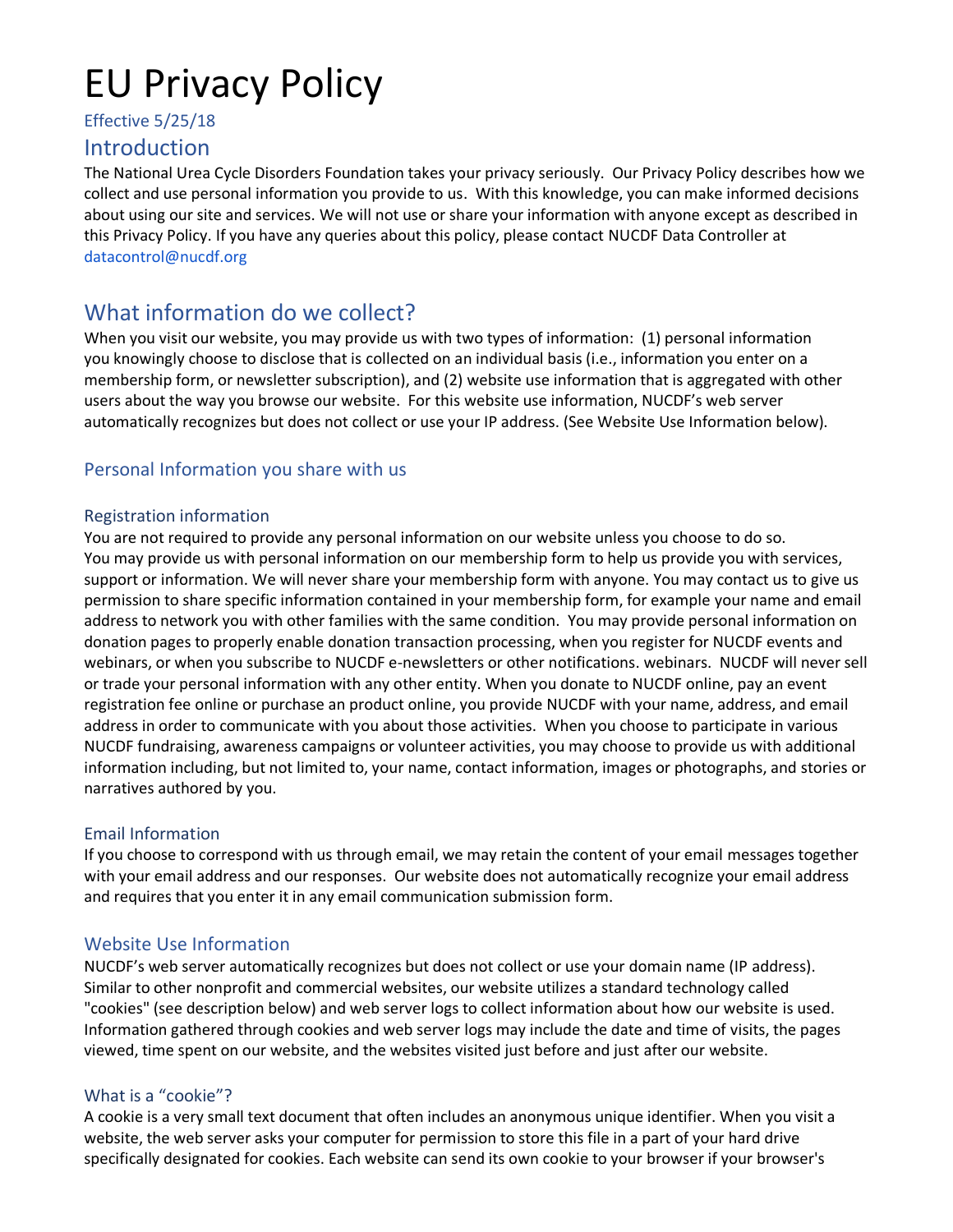preferences allow it, but (to protect your privacy) your browser only permits a website to access the cookies it has already sent to you, not the cookies sent to you by other sites.

#### How do we use information collected from "cookies"?

As you visit our website, the site uses its cookies to differentiate you from other visitors. In some cases, cookies are used to recognize you as a return visitor. Cookies, in conjunction with our web server's log files, allow us to calculate the aggregate number of people visiting our website and which parts of the site are most popular. This helps us gather feedback in order to constantly improve our website and better serve our mission. Cookies do not allow us to gather any personal information about you and we do not store any personal information that were provided by your cookies. NUCDF uses Google Analytics to aggregate and analyze data collected from the use of cookies. With this information, we are able to provide NUCDF website users with a better website experience. Most browsers allow you to opt out of third party cookies, while leaving first party cookies switched on. Third party cookies are issued by web services other than the website you're looking at the time and can allow those web services to track you as you browse from site to site. Facebook and Google do this routinely, as do a number of other advertising networks. If you wish to turn off third party cookies, please go to your browser settings to make the adjustment.

#### What about another website linked from our website?

We use links to outside resources, and sites that store our website video content. These are called "external sites." We are not responsible for the practices employed by the websites linked to or from our website, nor the information or content contained therein. Links to other websites are provided solely as pointers to information on topics or resources that may be useful to the users of our website. Please remember that when you use a link to go from our website to another website, our Privacy Policy is no longer in effect. Your browsing and interaction on any other website, including websites which have a link on our website, is subject to that website's own rules and policies. Please read over that website's privacy policies before proceeding.

# How do we use the information you provide to us?

We use personal information for purposes of communicating with you to notify you about important changes to our website, information you may have requested, and news concerning our research, awarenessness, support, education programs, as well as fundraising and other events. You may contact us at unsubscribe@nucdf.org to be removed from this communication.

#### Sharing information with third parties

NUCDF does not sell or trade your personal information with any organization or entity, nor does NUCDF send mailings on behalf of other any organizations or commercial entities. You are not required to provide any personal information on our website unless you choose to do so. We do ask for personal information on our online donation pages to properly enable donation transaction processing. We use this information to acknowledge receipt of your donation for tax purposes. We may publicly acknowledge your gift on NUCDF.org domains if you give us consent to do so. If you give a gift to NUCDF, your name and address will be placed on our donor mailing list. If you do not wish to receive mailings we send to our donor mailing list or wish to be removed from our donor mailing list, please contact us at unsubscribe@nucdf.org.

#### Certain Disclosures

We may disclose your personal information if required to do so by law or subpoena or if we believe that such action is necessary to (a) conform to the law or comply with legal process served on us or Affiliated Parties; (b) protect and defend our rights and property, the site, the users of the site, and/or our Affiliated Parties; or (c) act under circumstances to protect the safety of users of the site, us, or third parties.